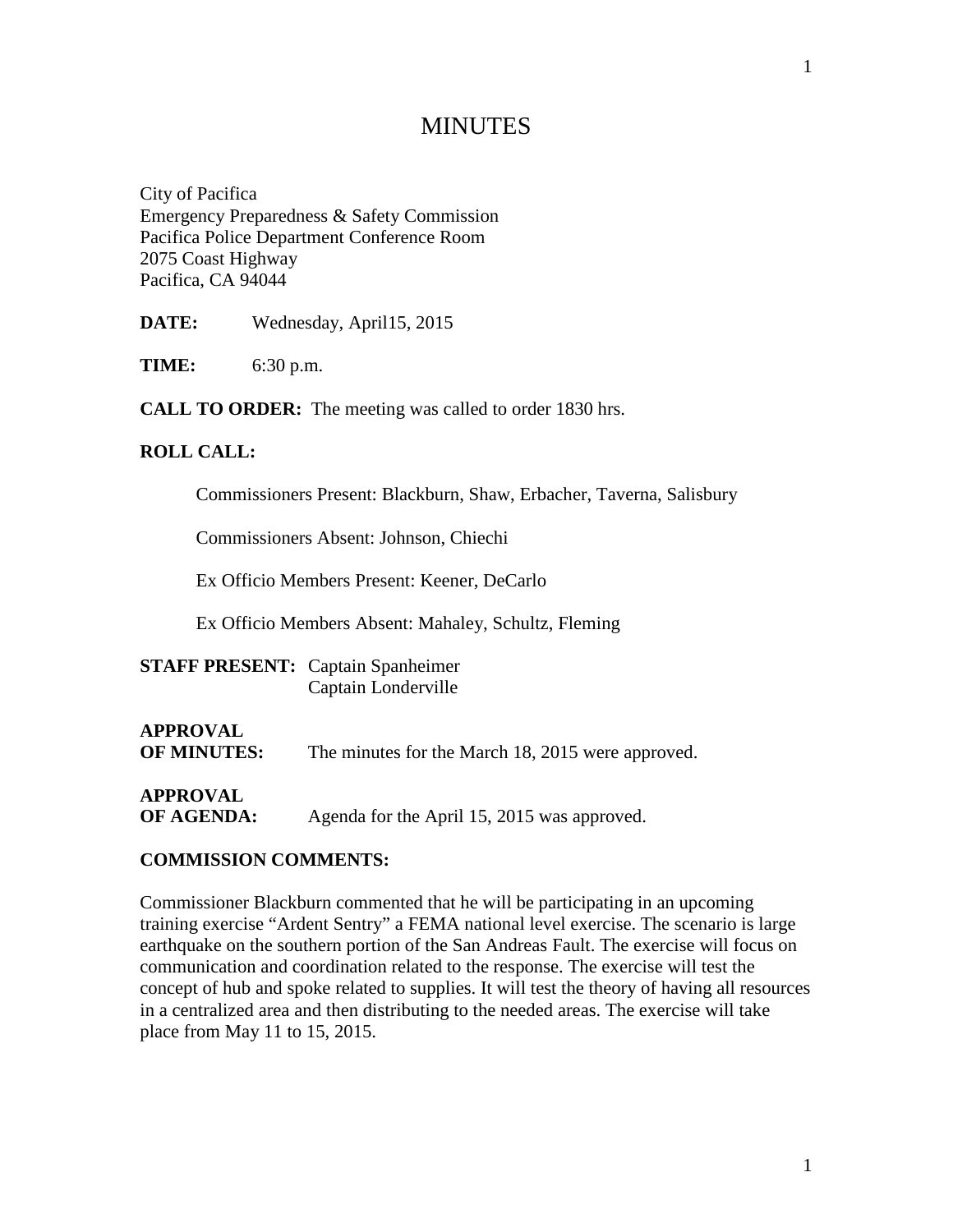Commissioner Chiechi reviewed goals for the year that were discussed in the prior meeting. The goals included promoting fire prevention using the literature Red Cross will be coming out with, promoting CERT, and participating in disaster preparedness day.

#### **EX-OFFICIO COMMENTS:**

Ex-Officio Member Keener stated that he started the "Map Your Neighborhood" where he lived. He covered about half the houses at this point. He stated that the program is being received well by the people he has contacted and most are willing to participate.

### **STAFF COMMENTS:**

Captain Londerville advised he would be attending the next CEAP meeting, Coast Side Emergency Action Program, on April 17, 2015. CEAP is very similar a combination of the Emergency Preparedness and Safety Commission and our CERT organization. It is a collection of government entities and community organizations on the coast. It covers the coast side cities south of Pacifica. They are in the process of trying to restart the medical corps group that disbanded last year.

Captain Spanheimer stated that there was a small tsunami exercise on March 25, 2015 in the EOC. This exercise focused on communications between agencies and county. Operations and planning were opened in the EOC as part of the exercise. CERT and amateur radio operators participated. The exercise was a good success.

Captain Spanheimer and Christian Murdock who is an assistant planner with the city will be attending a hazard mitigation workshop on April 16, 2015.

There are several new employees within the city and a number of them have had disaster preparedness training and experience in an EOC. Two public works employees were sent to a WEB EOC training class.

A hazard mitigation report from Pacifica needs to be submitted to the State of California by December 2015 for review and will be formally approval in April 2016.

Captain Spanheimer will be attending the Emergency Services Council meeting in Redwood City on April 16, 2015.

New vests were purchased for the CERT Medical Branch.

Captain Spanheimer advised that "National Night Out" will be on August 4, 2015 and that could be a good date to bring people together as part of "Map Your Neighborhood".

Captain Spanheimer stated there are plans to set up recruitment and awareness tables for CERT in the local shopping centers. A new addition to the CERT identification card is